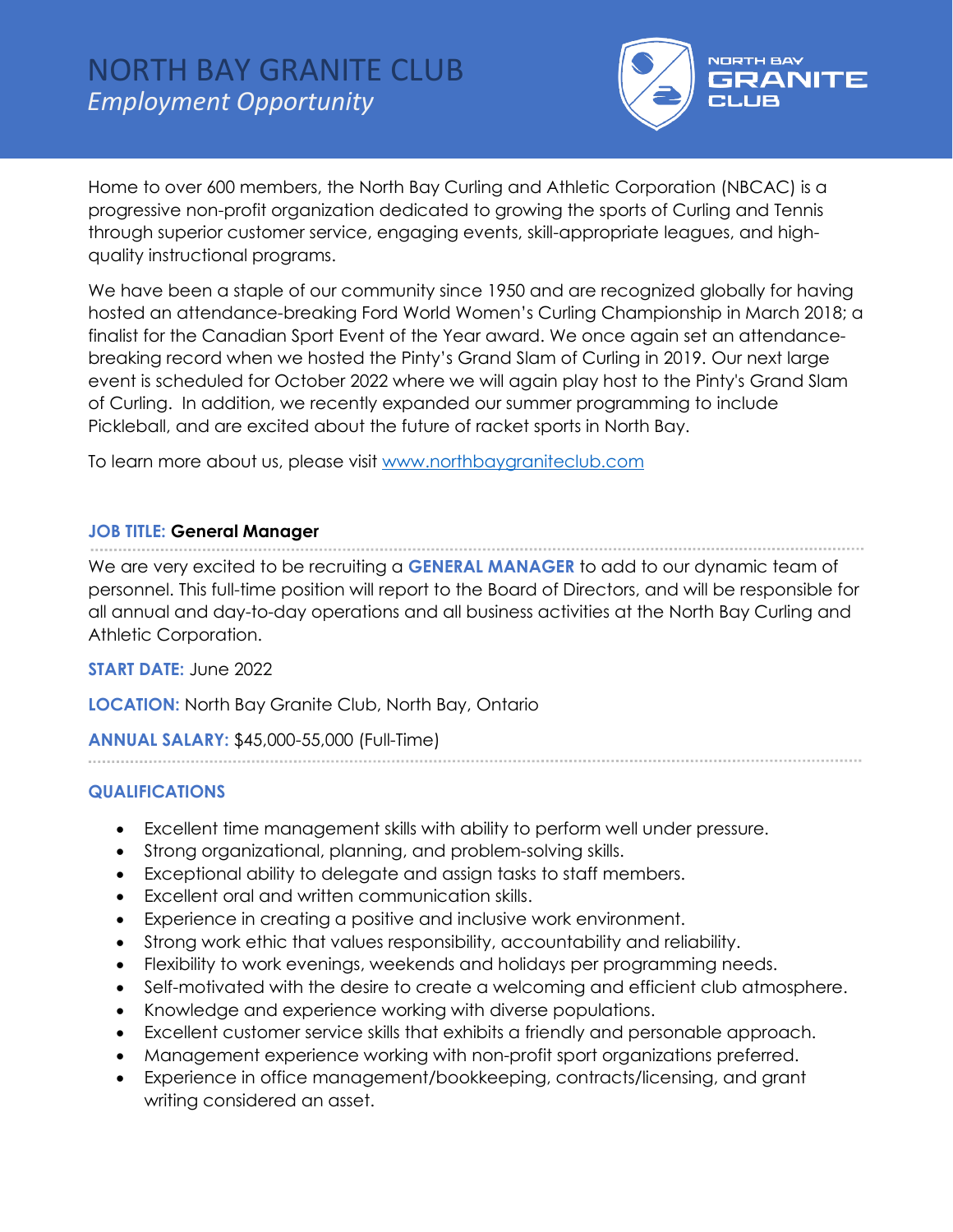

### **QUALIFICATIONS continued**

- Knowledge of not-for-profit industry and governance considered an asset.
- A post-secondary education in business or a related field considered an asset.
- First Aid/CPR are an asset.

### **RESPONSIBILITIES**

#### **Staff Supervision**

- Direct supervisor for the Sports Coordinator, Regional Curling Professional, Tennis Professional, and Custodian, as well as possible Co-Op students and volunteers (ice staff not included).
- Maintain regular communication with all staff members.
- Create and maintain custodial services schedule.

### **Office Management**

- Manage financials of the Corporation, and supply monthly reports to the Board of Directors or when required.
- Bookkeeping using Sage 50 including accounts receivable, payment processing, invoicing, accounts payable, timesheets/payroll and inventory.
- Record keeping and filing both on paper and within OneDrive.
- Junior billing for BINGO 50/50 reimbursement.
- Audit preparation and communication.
- Manage and procure contracts and licenses (e.g., insurance, internet, snow removal).
- Answer phones and emails.

### **Curling/Tennis Membership Related**

- Maintain membership database and online registration system (Curling IO).
- Prepare for Tennis/Curling season including but not limited to facility programs and leagues in collaboration with Sports Coordinator.
- Create annual calendar of events for approval by the Board of Directors.
- Correspond with NBCAC membership and potential members.
- Assign lockers and maintain records.
- Host competitive events/provincial playdowns in conjunction with Sports Coordinator.